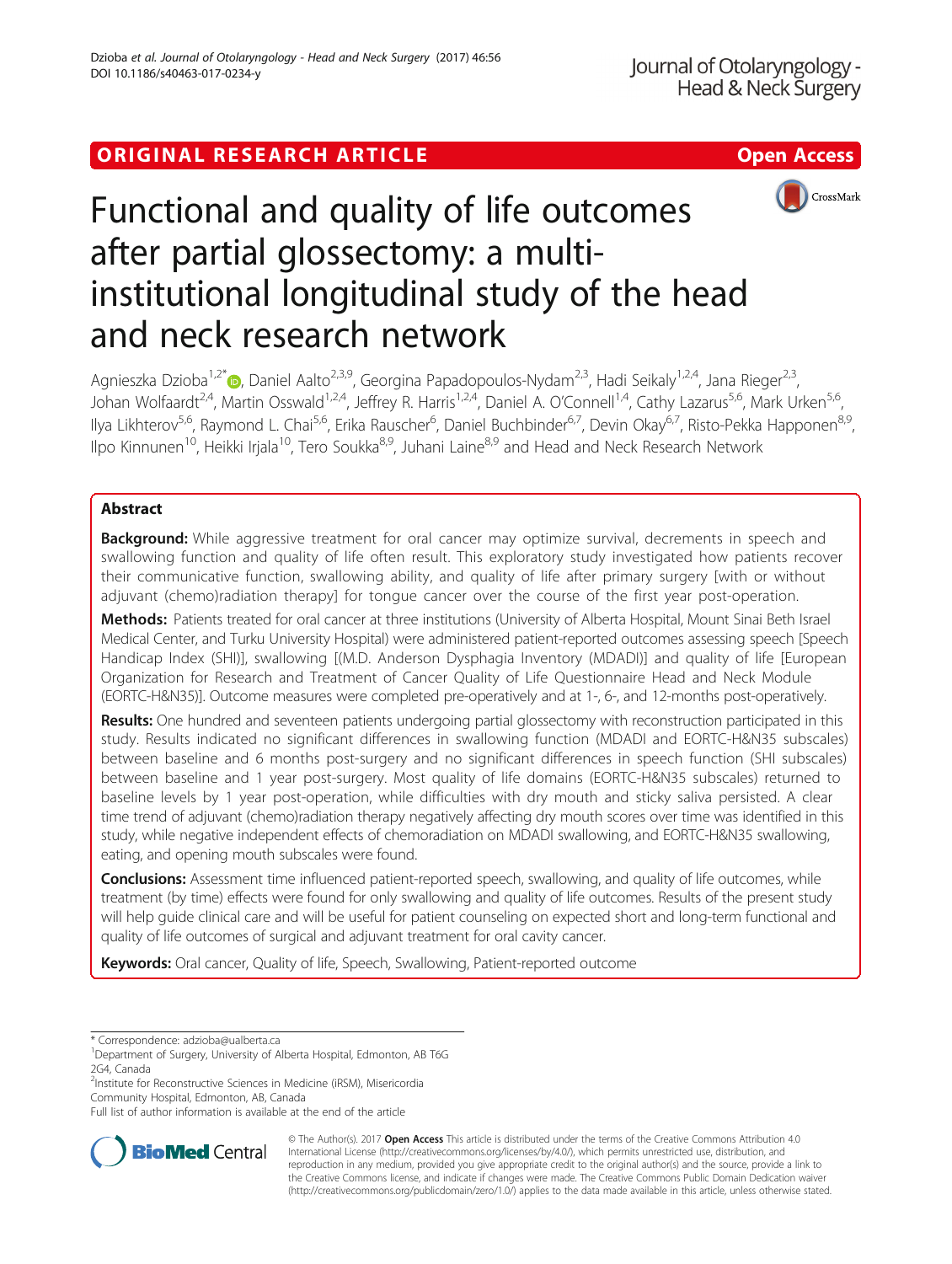#### Background

Individuals suffering with cancer of the oral tongue undergo multiple treatment regimens. The standard of care for patients presenting with a tumour in the anterior tongue includes partial glossectomy, as it offers the best survival benefit to the patient [[1](#page-9-0)–[4\]](#page-9-0). Furthermore, adjuvant radiation therapy (RT) or chemoradiation therapy (CRT) are also often indicated [\[5](#page-9-0)–[7](#page-9-0)]. These aggressive combinations of treatment modalities have resulted in significant improvement in survival outcomes, but the effects on quality of life and survivorship remain profound [[5, 8, 9\]](#page-9-0).

Recently, patient and clinician driven interest in functional outcomes related to different treatment regimens have highlighted the need for this information to customize treatment for individual patients while optimizing survival and function. Current literature assessing functional outcomes has lacked standardization in the tools used, followup times and reporting methods, making it difficult to draw conclusions in a systematic way [\[9](#page-9-0)–[12](#page-9-0)].

The Head and Neck Research Network (HNRN) is a multi-disciplinary international research organization dedicated to advancing treatment for head and neck cancer (HNC) through functional outcomes research. This network was founded by three partnering international centers in Edmonton, Alberta, Canada; Turku, Finland; and, New York, New York, USA. The HNRN maintains an international database with clinicallysignificant data and integrity, allowing for the collection of outcomes data in a standardized fashion and facilitating the conduct of collaborative research on function and quality of life in patients with HNC.

Individuals suffering with oral cancer experience life altering deficits, due in most part to treatment effects on the tongue, jaws, throat, salivary glands, and the sensory systems of the head and neck [\[10](#page-9-0), [13](#page-9-0)–[15](#page-9-0)]. This in turn results in severe deficits in speaking, eating, and appearance, significantly impacting the physical and psychosocial health of patients [\[10](#page-9-0), [11](#page-9-0), [15, 16\]](#page-9-0). Furthermore, it is well acknowledged that treatment modality may differentially affect the functioning and quality of life of patients with oral cavity cancer [\[5, 6](#page-9-0), [9\]](#page-9-0).

The purpose of the present exploratory study of the HNRN was to answer the following research questions:

1) Are there differences in self-perceived functional and quality of life outcomes between pre-treatment and at three post-operative time-points (1-, 6-, and 12-months) in patients treated with primary surgery (with or without C/RT) and reconstruction for cancer of the oral tongue?

2) Are speech, swallowing, and quality of life outcomes influenced by treatment modality [primary surgery only (Sx), primary surgery and adjuvant radiation therapy (Sx-RT), primary surgery and adjuvant chemoradiation therapy (Sx-CRT)] in patients with oral cancer?

#### **Methods**

This multi-institutional longitudinal study was conducted at three HNRN centers between January 2010 and September 2015. The centers included: the University of Alberta Hospital and Institute for Reconstructive Sciences in Medicine in Edmonton, Alberta, Canada; Turku University Hospital in Turku, Finland; and Mount Sinai Beth Israel Medical Center in New York, New York, USA. Prior to commencement of data collection, this study received ethical approval from the Health Research Ethics Boards of each participating institution.

#### **Participants**

Patients undergoing primary surgery for cancer of the oral cavity (anterior two-thirds of the tongue) were prospectively recruited. All patients were diagnosed with SCCA and were treated with a partial glossectomy with or without floor of mouth resection and with or without resection of the mandible. Reconstruction was completed with a free tissue transfer (most commonly radial forearm free flap) when deemed appropriate by the resection surgeon. When indicated, patients also received adjuvant C/RT for their cancer treatment. Dose of radiation ranged between 60 to 72 Gy. Patients for whom the resection had extended to other structures of the oral and oropharyngeal areas (e.g., buccal mucosa, base of tongue, etc.), patients who received previous oncological treatment in the head and neck region, and patients with existing speech or swallowing disorders or cognitive impairment were excluded from the study.

#### Outcome measures

Patients attended pre-treatment and post-surgical appointments at their respective medical center to assess their functional status related to speech and swallowing, as well as quality of life. As part of a standard clinical protocol, the following patient-reported outcomes were administered to and self-completed by patients in a quiet, private setting: 1) the Speech Handicap Index (SHI) [\[12, 17](#page-9-0), [18](#page-9-0)]; 2) the M.D. Anderson Dysphagia Inventory (MDADI) [\[19](#page-9-0)–[21](#page-9-0)]; and, 3) the European Organization for Research and Treatment of Cancer Quality of Life Questionnaire Head and Neck Module (EORTC-H&N35) [\[22](#page-9-0)–[24](#page-9-0)] (see Additional file [1](#page-8-0) for description of outcome measures). For the Turku center, Finnish translated versions of the SHI, MDADI, and EORTC-H&N35 were administered to study participants. The SHI, MDADI, and EORTC-H&N35 were completed at four time points: pre-operatively, and at 1 month, 6 month, and 1 year post-operative intervals as part of routine patient follow-up.

#### Statistical analysis

This exploratory study investigated the impact of treatment modality and assessment time on patients'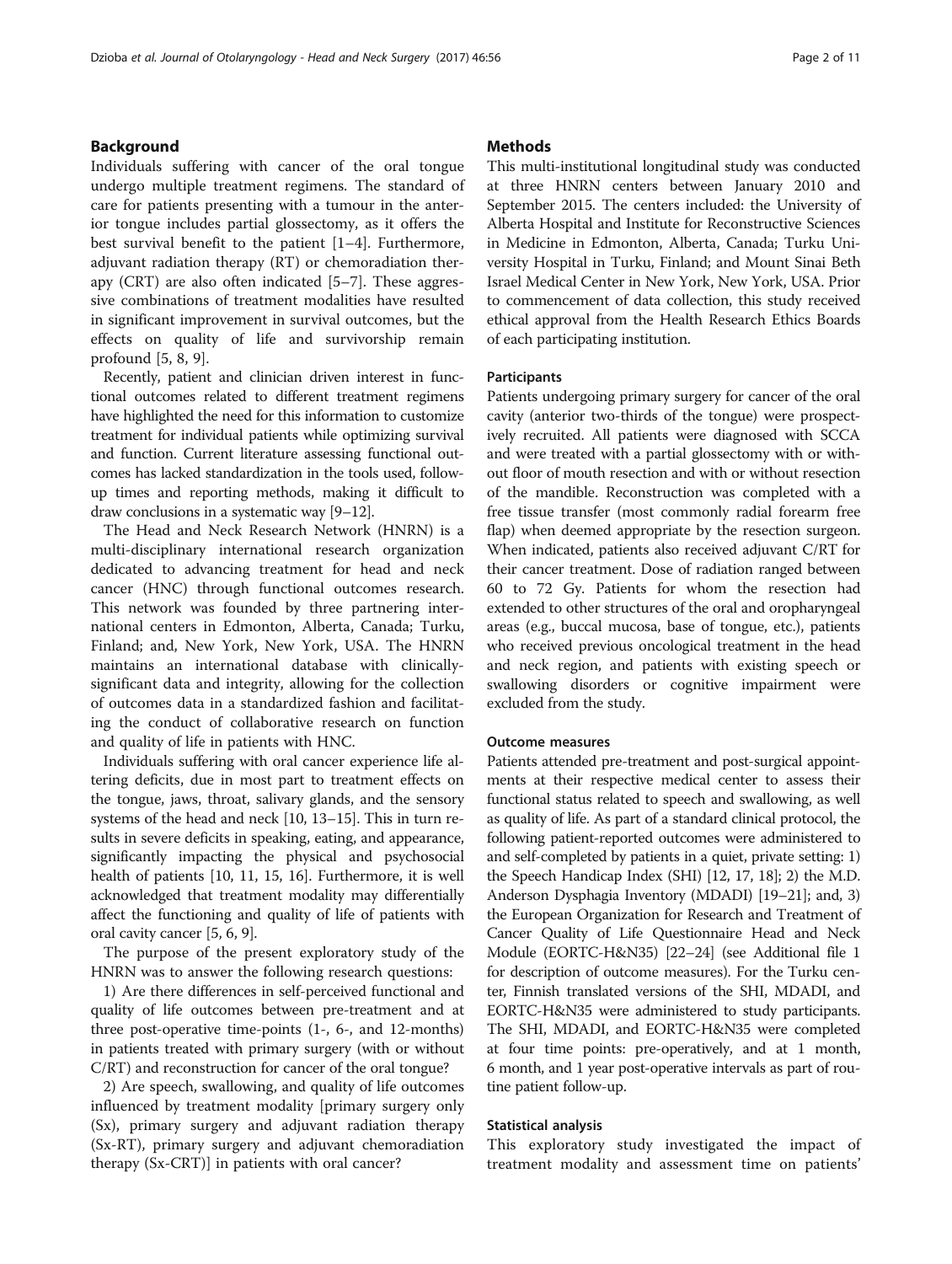self-perceived speech and swallowing function and quality of life. In addition to descriptive statistics, mixed effects regression models were fitted to every subscale of the three outcome measures: SHI, MDADI, and EORTC-H&N35, resulting in 18 models (see Additional files [2](#page-8-0) and [3](#page-8-0) for details of statistical analysis and participant recruitment flowchart, respectively). To account for the missing data, maximum likelihood estimates were used for estimating the parameters of the mixed effects linear regression models since they can handle missing data points robustly without discarding any data [[25](#page-9-0)]. A Bonferroni correction was applied to the .05 alpha level to adjust for the 18 mixed effects regression analyses that were completed [\[26\]](#page-9-0). Hence, statistical significance was set a priori at the .0028 alpha level for final interpretation of mixed effects analyses. Statistical analyses were performed using SPSS (Version 22.0).

#### Results

Table 1 displays patient demographic and treatmentrelated information. One hundred and seventeen patients participated in this study. Mean age of patients was 58.2 years with a standard deviation of 13.3 years. Males comprised 63% of study participants. Descriptive statistics

| Table 1 Patient characteristics |  |
|---------------------------------|--|
|                                 |  |

for the SHI, MDADI, and EORTC-H&N35 are displayed in Additional file [4.](#page-8-0) Results of the mixed effects regression analyses identified differences in speech and swallowing function, and quality of life reported by patients with oral cancer of the tongue between pre- operation and followup assessment time points; treatment (by time) effects were also observed for the MDADI and EORTC-H&N35, but not for the SHI.

#### Speech function

Table [2](#page-3-0) displays results of mixed effects regression models for the SHI outcome measure. Three mixed effects linear regression models were fitted to the SHI total and subscale (Psychosocial, Speech) scores. No statistically significant interactions between treatment and assessment time, nor any significant results for the main effect of treatment were found. At 1 month post-operation, statistically significantly higher total SHI (+10.0,  $p = .002$ ) and Speech subscale  $(+5.4, p < .001)$  scores compared with baseline scores were observed for the combined cohort. At 6 months post-operation, a statistically significantly higher score was found for only the Speech subscale (+4.7,  $p = .002$ ) of the SHI compared with baseline. At 1 year post-operation, no statistically significant results were

| Demographic          | Variable        | HNRN Site: No. (%)    |                       |                    |                     |  |  |  |
|----------------------|-----------------|-----------------------|-----------------------|--------------------|---------------------|--|--|--|
|                      |                 | Edmonton ( $n = 63$ ) | New York ( $n = 41$ ) | Turku ( $n = 13$ ) | Total ( $n = 117$ ) |  |  |  |
| Sex                  | Male            | 39 (62)               | 27 (66)               | 5(38)              | 71(61)              |  |  |  |
|                      | Female          | 24 (38)               | 14(34)                | 8(62)              | 46 (39)             |  |  |  |
| T-stage at diagnosis | T1              | 2(3)                  | 8(20)                 | 3(23)              | 13(11)              |  |  |  |
|                      | T <sub>2</sub>  | 44 (70)               | 8(20)                 | 7(54)              | 59 (50)             |  |  |  |
|                      | T <sub>3</sub>  | 14(22)                | 9(22)                 | 3(23)              | 26 (22)             |  |  |  |
|                      | <b>T4</b>       | 3(5)                  | 7(17)                 | 0(0)               | 10(9)               |  |  |  |
|                      | Unknown         | 0(0)                  | 9(22)                 | 0(0)               | 9(8)                |  |  |  |
| AJCC Staging         | Stage           | 2(3)                  | 6(15)                 | 2(15)              | 10(9)               |  |  |  |
|                      | Stage II        | 27(43)                | 4(10)                 | 4(31)              | 35 (29)             |  |  |  |
|                      | Stage III       | 16(25)                | 2(5)                  | 2(15)              | 20 (17)             |  |  |  |
|                      | Stage IVA       | 18 (29)               | 20 (49)               | 5(38)              | 43 (37)             |  |  |  |
|                      | Unknown         | 0(0)                  | 9(22)                 | 0(0)               | 9(8)                |  |  |  |
| Treatment            | <b>Sx</b>       | 29 (46)               | 15(37)                | 6(46)              | 50 (43)             |  |  |  |
|                      | Sx/RT           | 17(27)                | 10(24)                | 0(0)               | 27(23)              |  |  |  |
|                      | Sx/CRT          | 17(27)                | 16 (39)               | 7(54)              | 40 (34)             |  |  |  |
| Surgical Approach    | Transoral       | 54 (86)               | 21(51)                | 8(61)              | 83 (71)             |  |  |  |
|                      | Transmandibular | 6(10)                 | 12 (29)               | 1(8)               | 19 (16)             |  |  |  |
|                      | Unknown         | 3(5)                  | 8(20)                 | 4(31)              | 15(13)              |  |  |  |
| Reconstruction       | <b>RFFF</b>     | 40 (64)               | 19 (46)               | 7(54)              | 66 (56)             |  |  |  |
|                      | Other           | 7(11)                 | 6(14)                 | 0(0)               | 13(11)              |  |  |  |
|                      | Unknown         | 16(25)                | 16 (39)               | 6(46)              | 38 (32)             |  |  |  |

Abbreviations: AJCC American Joint Committee on Cancer, Sx surgery, Sx/RT primary surgery and adjuvant radiation therapy, Sx/CRT primary surgery and adjuvant chemoradiation therapy, RFFF radial forearm free flap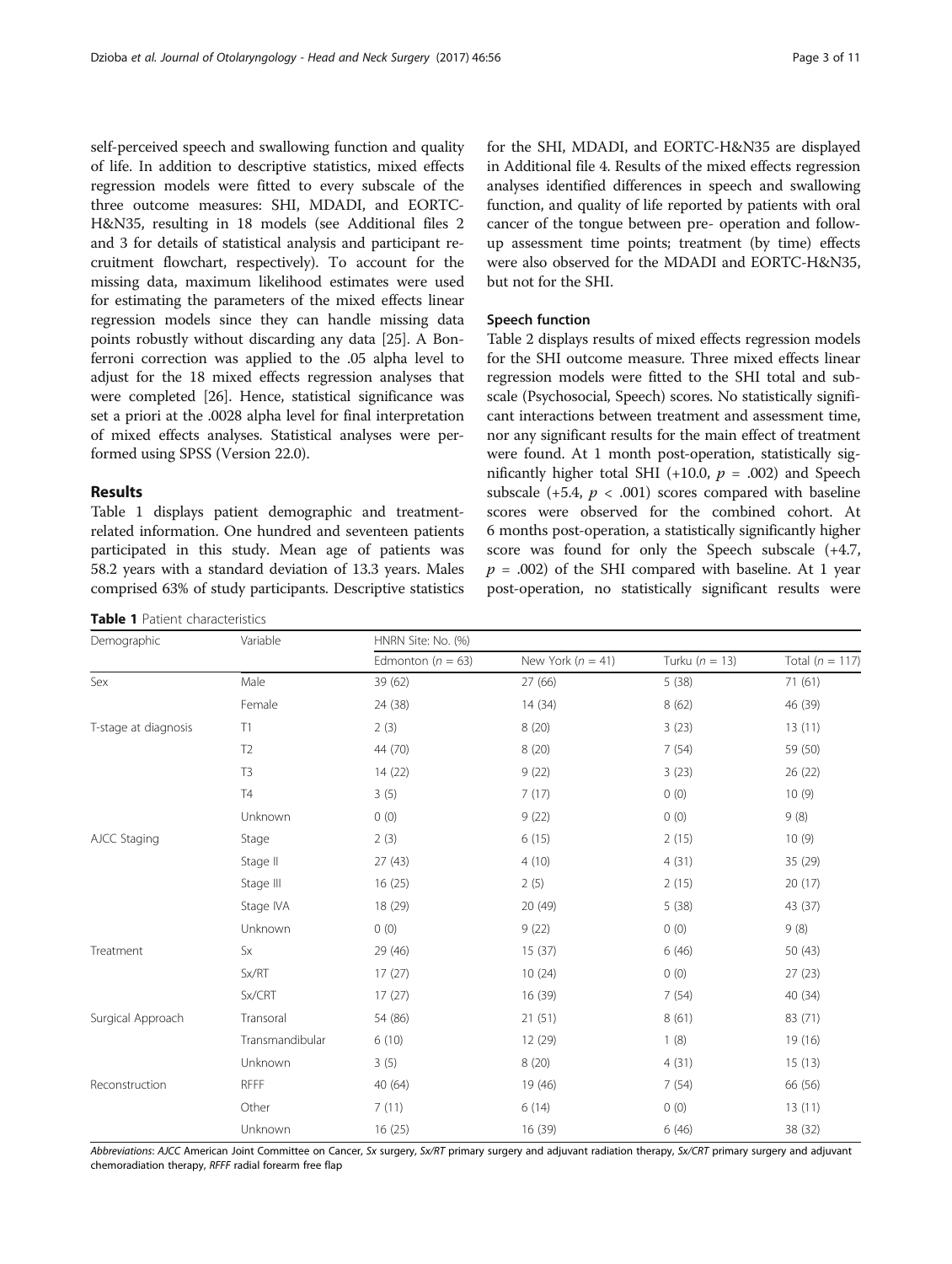| Subscale (n)              | Variable | Estimate | 95% CI            | <b>SE</b> | t    | р         | SDs of Random Effects |          |
|---------------------------|----------|----------|-------------------|-----------|------|-----------|-----------------------|----------|
|                           |          |          |                   |           |      |           | Intercept             | Residual |
| SHI $(n = 83)$            | Baseline | 20.86    | 15.6 to 26.2      | 2.71      | 7.69 |           | 16.86                 | 16.14    |
|                           | 1 month  | $+9.98$  | $+3.7$ to $+16.2$ | 3.14      | 3.18 | $.002*$   |                       |          |
|                           | 6 month  | $+9.24$  | $+2.6$ to $+15.9$ | 3.34      | 2.77 | .006      |                       |          |
|                           | 1 year   | $+7.66$  | $+.4$ to $+14.8$  | 3.69      | 2.08 | .040      |                       |          |
| Psychosocial ( $n = 92$ ) | Baseline | 8.46     | 5.8 to 11.0       | 1.32      | 6.41 |           | 8.70                  | 7.93     |
|                           | 1 month  | $+4.31$  | $+1.2$ to $+7.4$  | 1.55      | 2.79 | .006      |                       |          |
|                           | 6 month  | $+4.12$  | $+.9$ to $+7.3$   | 1.65      | 2.50 | .013      |                       |          |
|                           | 1 year   | $+4.04$  | $+.5$ to $+7.6$   | 1.80      | 2.25 | .026      |                       |          |
| Speech ( $n = 92$ )       | Baseline | 11.55    | 9.2 to 13.9       | 1.21      | 9.55 |           | 7.60                  | 7.75     |
|                           | 1 month  | $+5.41$  | $+2.7$ to $+8.1$  | 1.36      | 3.96 | $< 0.01*$ |                       |          |
|                           | 6 month  | $+4.65$  | $+1.8$ to $+7.5$  | 1.45      | 3.22 | $.002*$   |                       |          |
|                           | 1 year   | $+3.16$  | 0 to $+6.3$       | 1.58      | 2.00 | .048      |                       |          |

<span id="page-3-0"></span>Table 2 Mixed effects linear regression models for Speech Handicap Index (SHI)

Note.\*p < .0028; Baseline = pre-operative estimate of mean subscale scores for combined cohort; 1 month/6 months/1 year = difference between combined cohort mean subscale scores and baseline mean for the respective assessment time point; p-value for baseline scores not provided given that it tests the hypothesis that the baseline mean is significantly different from 0, results of which are not meaningful; 95% CI calculated using bootstrapping

found. No statistically significant results were found for the Psychosocial subscale of the SHI for any comparison period. However, according to the 6 point cut-off score established by the developers of the SHI [\[17\]](#page-9-0), estimated mean total SHI scores at all time points (pre-op: 20.9, 1 month: 30.8, 6 months: 30.1, 1 year: 28.5) indicate clinically relevant self-reported speech impairment.

#### Swallowing function

Table [3](#page-4-0) displays results of mixed effects regression models for the MDADI outcome measure. Three mixed effects linear regression models were fitted to the MDADI subscale (Emotional, Functional, Physical) scores. Regression analyses for the MDADI subscale scores did not reveal any statistically significant interactions between treatment and assessment time. However, when the interaction term was removed from the models, treatment and time effects were revealed for all three MDADI subscales.

#### Treatment effects

Statistically significant greater impairment in the Emotional (−8.6,  $p = .002$ ), Functional (−13.1,  $p < .001$ ) and Physical (−9.7,  $p = .002$ ) subscales of the MDADI were found for patients in the Sx-CRT group compared with baseline scores. No statistically or clinically relevant differences in MDADI subscale scores were found for patients in the Sx-RT group compared with baseline.

#### Time effects

At 1 month post-operation, statistically significantly greater impairment was observed for the Emotional (−6.5,  $p < .001$ ), Functional (−8.3,  $p < .001$ ) and Physical (−7.1,  $p \sim .001$ ) subscales of the MDADI compared with

estimated mean baseline scores for the combined study cohort. No statistically significant differences were found between baseline and 6 months, and baseline and 1 year post-operation for the subscales of the MDADI. However, when examining individual scores, a clinically significant (≥ 20 point) drop in MDADI subscale scores between baseline and 1 month (33%, 33%, 23%), 6 months (22%, 30%, 31%), and 1 year (22%, 20%, 22%) for the Emotional, Functional and Physical subscales respectively, was observed in the present study.

#### Quality of life related to head and neck cancer

Table [4](#page-5-0) displays results of mixed effects regression models for the EORTC-H&N35 outcome measure. Twelve mixed effects linear regression models were fitted to the EORTC-H&N35 subscale (Pain, Swallowing, Senses, Speech, Eating, Social Contact, Sexuality, Teeth, Opening Mouth, Dry Mouth, Saliva, Cough) scores. Treatment by time interactions, treatment effects, and time effects were revealed for the EORTC-H&N35.

#### Treatment by time interactions

Statistically significant treatment by time interactions were observed for only the Dry Mouth subscale of the EORTC-H&N35. At 1 month post-operation, clinically (>10 points) significant worse Dry Mouth scores were observed for the Sx-CRT group  $(+14.9, p = .104)$  compared with baseline. At 6 months post-operation, clinically and statistically worse symptoms of Dry Mouth were observed for both the Sx-RT (+42.2,  $p < .001$ ), and Sx-CRT (+36.5,  $p < .001$ ) groups compared with baseline. At 1 year post-operation, Dry Mouth scores remained clinically and statistically worse than baseline for both the Sx-RT  $(+35.3, p < .001)$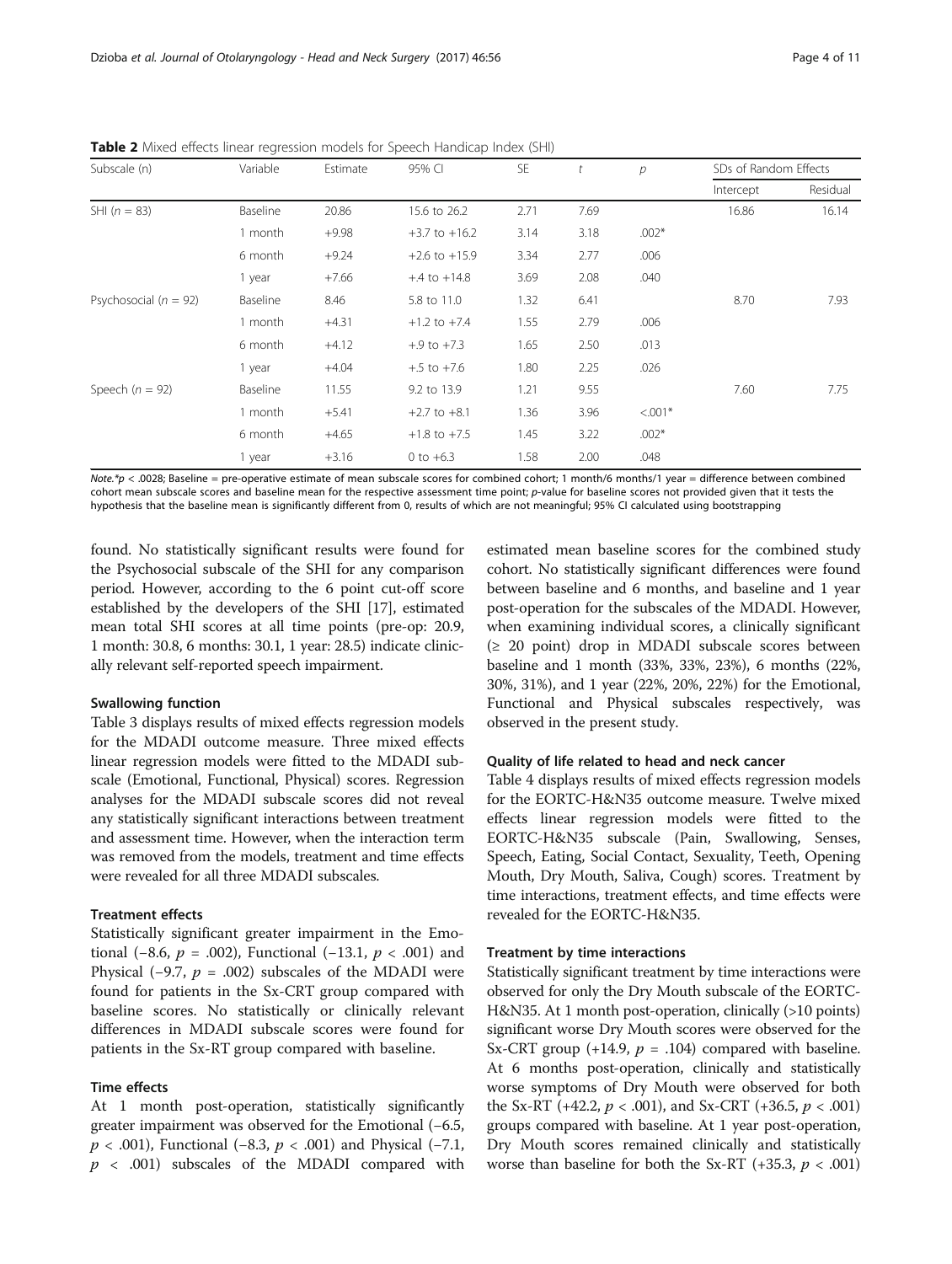| Subscale (n)             | Variable | Estimate | 95% CI            | SE   | t       | р          | SDs of Random Effects |          |
|--------------------------|----------|----------|-------------------|------|---------|------------|-----------------------|----------|
|                          |          |          |                   |      |         |            | Intercept             | Residual |
| Emotional ( $n = 112$ )  | Baseline | 79.40    | 75.3 to 83.5      | 2.08 | 38.25   |            | 9.38                  | 12.27    |
|                          | Sx-RT    | $-4.58$  | $-10.4$ to $+1.3$ | 2.94 | $-1.56$ | .122       |                       |          |
|                          | Sx-CRT   | $-8.64$  | $-3.3$ to $-14.0$ | 2.68 | $-3.22$ | $.002*$    |                       |          |
|                          | 1 month  | $-6.45$  | $-2.7$ to $-10.2$ | 1.90 | $-3.39$ | $< 0.01*$  |                       |          |
|                          | 6 month  | $-3.34$  | $-7.2$ to $+.5$   | 1.97 | $-1.69$ | .092       |                       |          |
|                          | 1 year   | $-3.61$  | $-7.9$ to $+.6$   | 2.16 | $-1.67$ | .095       |                       |          |
| Functional ( $n = 112$ ) | Baseline | 84.32    | 79.6 to 89.0      | 2.38 | 35.48   |            | 11.70                 | 12.93    |
|                          | Sx-RT    | $-5.62$  | $-12.3$ to $+1.2$ | 3.45 | $-1.63$ | .107       |                       |          |
|                          | Sx-CRT   | $-13.08$ | $-6.8$ to $-19.3$ | 3.15 | $-4.15$ | $< 0.01*$  |                       |          |
|                          | 1 month  | $-8.31$  | $-4.4$ to $-12.3$ | 2.02 | $-4.11$ | $< 0.01*$  |                       |          |
|                          | 6 month  | $-5.95$  | $-1.9$ to $-10.1$ | 2.09 | $-2.85$ | .005       |                       |          |
|                          | 1 year   | $-3.96$  | $-8.5$ to $+.5$   | 2.29 | $-1.73$ | .085       |                       |          |
| Physical ( $n = 112$ )   | Baseline | 77.85    | 73.4 to 82.3      | 2.29 | 34.05   |            | 11.01                 | 12.75    |
|                          | Sx-RT    | $-7.34$  | $-.8$ to $-13.8$  | 3.30 | $-2.23$ | .028       |                       |          |
|                          | Sx-CRT   | $-9.74$  | $-3.9$ to $-15.5$ | 3.01 | $-3.24$ | $.002*$    |                       |          |
|                          | 1 month  | $-7.09$  | $-3.3$ to $-11.0$ | 1.99 | $-3.57$ | $< 0.001*$ |                       |          |
|                          | 6 month  | $-3.58$  | $-7.6$ to $+.5$   | 2.06 | $-1.74$ | .084       |                       |          |
|                          | 1 year   | $-3.46$  | $-8.0$ to $+.9$   | 2.25 | $-1.54$ | .126       |                       |          |

<span id="page-4-0"></span>Table 3 Mixed effects linear regression models for M.D. Anderson Dysphagia Inventory

Note. \*p < .0028; Baseline = pre-operative mean estimate for surgery only group; Sx-RT,/Sx-CRT = difference between pre-operative mean scores and baseline for surgery and radiotherapy, and, surgery and chemoradiotherapy groups, respectively; 1 month/6 months/1 year = difference between mean subscale score and baseline for the respective assessment time point for combined cohort; p-value for baseline scores not provided given that it tests the hypothesis that the baseline mean is significantly different from 0, results of which are not clinically meaningful; 95% CI calculated using bootstrapping approach

and Sx-CRT (+33.03,  $p < .001$ ) groups. No clinically or statistically significant differences in Dry Mouth were found between baseline and all post-operative assessments for the Sx group.

#### Treatment effects

For three outcome variables of the EORTC-H&N35 (Eating, Opening Mouth, Swallowing), an independent treatment effect was observed. Statistically and clinically significantly greater difficulties with Eating (+14.3,  $p = .003$ ), and Opening Mouth (+14.6,  $p = .002$ ), and clinically (>10 points) greater difficulties with Swallowing  $(+10.4, p = .006)$ , were reported for the Sx-CRT group compared with baseline. No significant differences were observed for the Sx-RT group compared with baseline for Eating, Opening Mouth, or Swallowing.

#### Time effects

For five outcome variables of the EORTC-H&N35 (Pain, Swallowing, Senses, Open Mouth, Sticky Saliva), mixed effects regression models revealed differences in estimated mean scores between baseline and post-operative assessment scores for the combined cohort. At 1 month post-operation, statistically and clinically significantly less Pain (−13.2,  $p < .001$ ), and more difficulties with Swallowing (+10.1,  $p < .001$ ), and Opening Mouth

 $(+12.4, p < .001)$  compared with baseline were observed. At 6 months post-operation, statistically and clinically significantly less Pain (−15.7,  $p$  < .001) and more problems with Sticky Saliva (+15.3,  $p < .001$ ), clinically (>10 points) more difficulties with Opening Mouth  $(+11.3, p = .004)$ , and statistically (but not clinically) significantly greater impairments with Senses (+8.9,  $p < .001$ ) compared to baseline were found. No statistically or clinically significant treatment by time interactions, treatment effects, or time effects were found for Speech, Social Contact, Sexuality, Teeth, or Cough subscales of the EORTC-H&N35.

#### **Discussion**

The purpose of this exploratory study was to evaluate selfreported speech and swallowing function, as well as quality of life, over the course of the first year post-operation and the impact of treatment modality on functional outcome in patients surgically treated for tongue cancer. To our knowledge, this is the first longitudinal study evaluating the functional and quality of life effects of surgical treatment for SCCA in patients suffering with cancer of the oral tongue. This multi-center study of the HNRN included a large sample ( $n = 117$ ) of patients with cancer of the anterior tongue. By allowing institutions to collaborate in a structured manner, the HNRN approach offers a valuable research method for advancing functional outcomes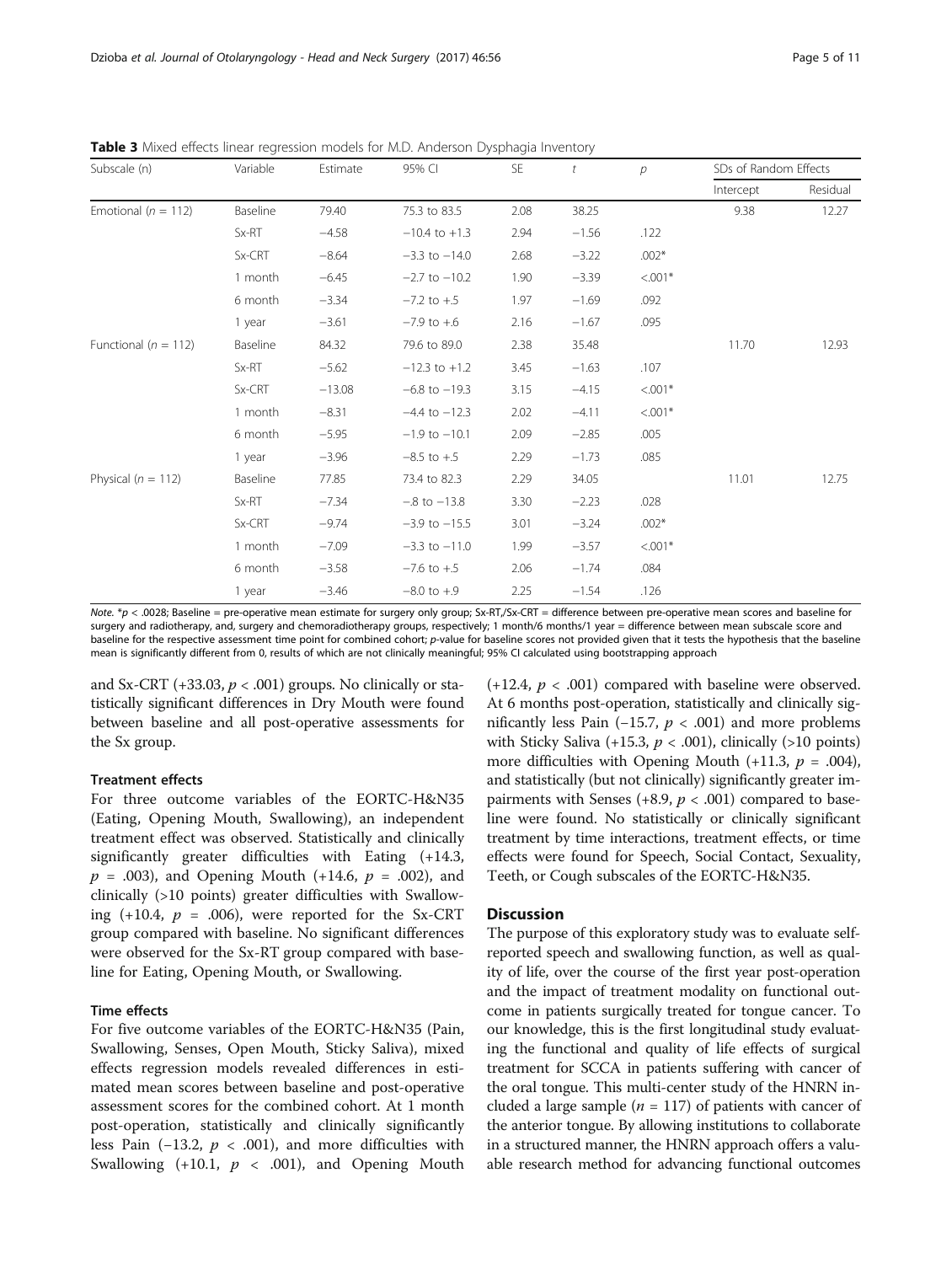| Subscale (n)                 | Variable | Estimate | 95% CI             | <b>SE</b> | $\ddot{\tau}$ | $\mathcal{P}$ | SDs of Random Effects |          |
|------------------------------|----------|----------|--------------------|-----------|---------------|---------------|-----------------------|----------|
|                              |          |          |                    |           |               |               | Intercept             | Residual |
| Pain ( $n = 109$ )           | Baseline | 36.54    | 32.1 to 40.9       | 2.26      | 16.20         |               | 17.30                 | 14.30    |
|                              | 1 month  | $-13.22$ | $-8.7$ to $-17.8$  | 2.32      | $-5.70$       | $< 0.01*$     |                       |          |
|                              | 6 month  | $-15.73$ | $-11.0$ to $-21.0$ | 2.40      | $-6.55$       | $< 0.01*$     |                       |          |
|                              | 1 year   | $-16.07$ | $-11.0$ to $-20.4$ | 2.55      | $-6.29$       | $< 0.01*$     |                       |          |
| Swallowing ( $n = 109$ )     | Baseline | 11.63    | 6.1 to 17.2        | 2.86      | 4.07          |               | 12.58                 | 16.70    |
|                              | Sx-RT    | $+6.81$  | $-1.0$ to $+14.7$  | 4.00      | 1.70          | .092          |                       |          |
|                              | Sx-CRT   | $+10.36$ | $+3.1$ to $+17.7$  | 3.70      | 2.80          | .006          |                       |          |
|                              | 1 month  | $+10.12$ | $+4.9$ to $+15.4$  | 2.66      | 3.80          | $< 0.01*$     |                       |          |
|                              | 6 month  | $+5.46$  | $0$ to $+10.8$     | 2.76      | 1.98          | .049          |                       |          |
|                              | 1 year   | $+1.06$  | $-4.7$ to $+6.9$   | 2.93      | .36           | .719          |                       |          |
| Senses ( $n = 109$ )         | Baseline | 16.12    | 11.4 to 20.9       | 2.39      | 6.73          |               | 17.99                 | 15.54    |
|                              | 1 month  | $+1.57$  | $-3.4$ to $+6.6$   | 2.51      | .63           | .533          |                       |          |
|                              | 6 month  | $+8.92$  | $+3.8$ to $+14.2$  | 2.60      | 3.43          | $< 0.01*$     |                       |          |
|                              | 1 year   | $+2.24$  | $-3.1$ to $+7.8$   | 2.77      | .81           | .419          |                       |          |
| Speech ( $n = 108$ )         | Baseline | 19.93    | 15.9 to 24.1       | 2.09      | 9.53          |               | 12.96                 | 15.73    |
|                              | 1 month  | $+3.64$  | $-1.4$ to $+8.6$   | 2.51      | 1.45          | .149          |                       |          |
|                              | 6 month  | $+2.78$  | $-2.5$ to $+7.7$   | 2.62      | 1.04          | .302          |                       |          |
|                              | 1 year   | $-.68$   | $-6.1$ to $+4.8$   | 2.77      | $-.25$        | .806          |                       |          |
| Eating ( $n = 108$ )         | Baseline | 20.50    | 13.2 to 27.8       | 3.69      | 5.55          |               | 15.78                 | 21.84    |
|                              | Sx-RT    | $+8.76$  | $-1.2$ to $+18.8$  | 5.13      | 1.71          | .091          |                       |          |
|                              | Sx-CRT   | $+14.25$ | $+5.0$ to 23.3     | 4.74      | 3.01          | $.003*$       |                       |          |
|                              | 1 month  | $+2.19$  | $-4.6$ to $+9.1$   | 3.47      | .63           | .528          |                       |          |
|                              | 6 month  | $+3.12$  | $-4.0$ to $+10.3$  | 3.63      | .86           | .392          |                       |          |
|                              | 1 year   | $-2.95$  | $-10.3$ to $+4.6$  | 3.85      | $-.77$        | .445          |                       |          |
| Social Contact ( $n = 108$ ) | Baseline | 10.47    | 6.7 to 14.4        | 1.96      | 5.33          |               | 13.09                 | 14.06    |
|                              | 1 month  | $+4.26$  | $-.2$ to $+8.8$    | 2.26      | 1.89          | .060          |                       |          |
|                              | 6 month  | $+3.97$  | $-.6$ to $+8.5$    | 2.35      | 1.69          | .092          |                       |          |
|                              | 1 year   | $+3.94$  | $-.8$ to $+8.8$    | 2.49      | 1.59          | .114          |                       |          |
| Sexuality ( $n = 105$ )      | Baseline | 26.11    | 19.5 to 32.9       | 3.40      | 7.68          |               | 22.52                 | 23.45    |
|                              | 1 month  | $+1.71$  | $-6.1$ to $+9.5$   | 3.93      | .44           | .664          |                       |          |
|                              | 6 month  | $+.51$   | $-7.6$ to $+8.4$   | 4.07      | .13           | .901          |                       |          |
|                              | 1 year   | $-7.38$  | $-15.9$ to $+1.3$  | 4.30      | $-1.71$       | .088          |                       |          |
| Teeth ( $n = 109$ )          | Baseline | 23.38    | 17.2 to 29.6       | 3.20      | 7.30          |               | 16.92                 | 26.13    |
|                              | 1 month  | $-3.39$  | $-11.5$ to $+4.9$  | 4.19      | $-.81$        | .419          |                       |          |
|                              | 6 month  | $-1.96$  | $-10.3$ to $+6.5$  | 4.30      | $-.46$        | .649          |                       |          |
|                              | 1 year   | $+.24$   | $-8.8$ to $+9.3$   | 4.64      | .05           | .958          |                       |          |
| Open Mouth ( $n = 109$ )     | Baseline | 14.65    | 7.4 to 21.9        | 3.71      | 3.94          |               | 14.56                 | 23.62    |
|                              | Sx-RT    | $+2.24$  | $-7.6$ to $+12.0$  | 5.05      | .44           | .659          |                       |          |
|                              | Sx-CRT   | $+14.59$ | $+5.5$ to $+23.7$  | 4.68      | 3.12          | $.002*$       |                       |          |
|                              | 1 month  | $+12.42$ | $+5.2$ to $+19.6$  | 3.71      | 3.35          | $< 0.01*$     |                       |          |
|                              | 6 month  | $+11.30$ | $+3.7$ to $+18.9$  | 3.88      | 2.92          | .004          |                       |          |
|                              | 1 year   | $+2.86$  | $-5.3$ to $+11.0$  | 4.13      | .69           | .490          |                       |          |

<span id="page-5-0"></span>Table 4 Mixed effects linear regression models for EORTC Quality of Life Questionnaire Head and Neck Module (EORTC-H&N35)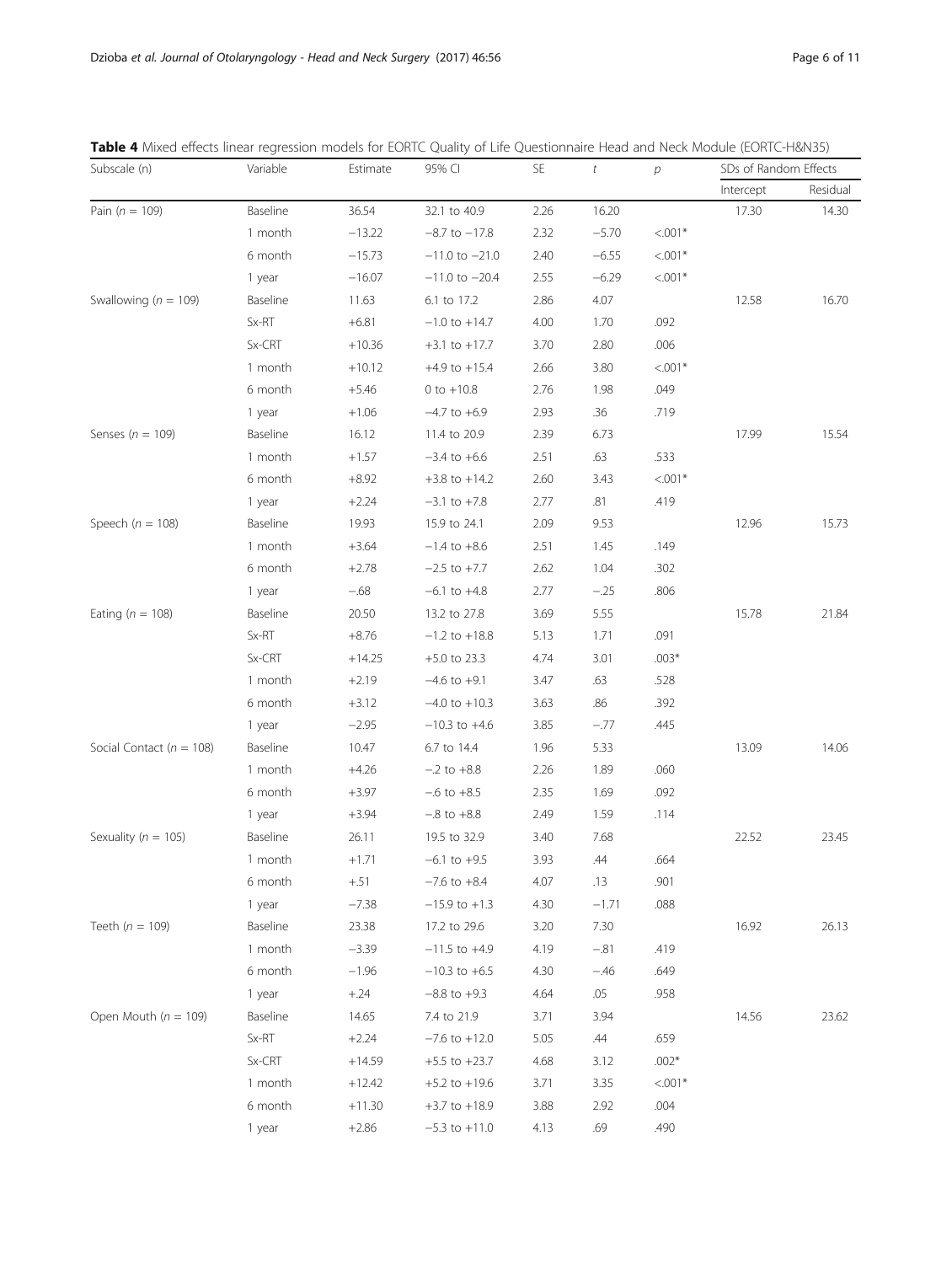| Dry Mouth ( $n = 109$ )     | Baseline                      | 28.91    | 19.2 to 38.5       | 4.93  | 5.86    |            | 18.26 | 24.89 |
|-----------------------------|-------------------------------|----------|--------------------|-------|---------|------------|-------|-------|
|                             | Sx-RT                         | $-15.39$ | $-31.2$ to $+6$    | 8.05  | $-1.91$ | .057       |       |       |
|                             | Sx-CRT                        | $-6.05$  | $-20.4$ to $+8.4$  | 7.32  | $-.83$  | .409       |       |       |
|                             |                               |          |                    |       |         |            |       |       |
|                             | $1 \text{ m} \times S \times$ | $+8.23$  | $-4.0$ to $+20.1$  | 6.13  | 1.34    | .180       |       |       |
|                             | $6m \times Sx$                | $+5.08$  | $-7.4$ to $+17.5$  | 6.39  | .80     | .428       |       |       |
|                             | 1y x Sx                       | $+6.16$  | $-7.1$ to $+20.0$  | 6.87  | .90     | .371       |       |       |
|                             | 1 m x Sx-RT                   | $+3.83$  | $-15.5$ to $+23.7$ | 10.11 | .38     | .705       |       |       |
|                             | 6 m x Sx-RT                   | $+42.18$ | $+22.5$ to $+62.9$ | 10.18 | 4.14    | $< 0.001*$ |       |       |
|                             | $1y \times Sx$ -RT            | $+35.27$ | $+13.7$ to $+56.9$ | 10.96 | 3.22    | $.001*$    |       |       |
|                             | 1 m x Sx-CRT                  | $+14.88$ | $-3.0$ to $+32.5$  | 9.12  | 1.63    | .104       |       |       |
|                             | 6 m x Sx-CRT                  | $+36.45$ | $+17.8$ to $+55.0$ | 9.63  | 3.79    | $< 0.001*$ |       |       |
|                             | 1y x Sx-CRT                   | $+33.03$ | $+13.0$ to $+52.6$ | 10.18 | 3.25    | $.001*$    |       |       |
| Sticky Saliva ( $n = 109$ ) | <b>Baseline</b>               | 25.74    | 19.3 to 32.3       | 3.34  | 7.72    |            | 18.80 | 26.18 |
|                             | 1 month                       | $+7.69$  | $-.7$ to $+15.8$   | 4.17  | 1.85    | .066       |       |       |
|                             | 6 month                       | $+15.30$ | $+6.7$ to $+23.9$  | 4.35  | 3.53    | $< 0.001*$ |       |       |
|                             | 1 year                        | $+15.34$ | $+6.2$ to $+24.5$  | 4.63  | 3.33    | $.001*$    |       |       |
| Cough ( $n = 109$ )         | Baseline                      | 17.74    | 13.4 to 22.0       | 2.20  | 8.05    |            | 12.20 | 17.56 |
|                             | 1 month                       | $+3.82$  | $-1.4$ to $+9.2$   | 2.78  | 1.38    | .170       |       |       |
|                             | 6 month                       | $+6.28$  | $+ .5$ to $+12.0$  | 2.90  | 2.16    | .032       |       |       |
|                             | 1 year                        | $-3.08$  | $-9.2$ to $+3.00$  | 3.08  | $-1.00$ | .318       |       |       |

Table 4 Mixed effects linear regression models for EORTC Quality of Life Questionnaire Head and Neck Module (EORTC-H&N35) (Continued)

Note. \*p < .0028; Models with treatment, time, and treatment x time interaction: Baseline = pre-operative mean estimate for surgery only group; Sx-RT/ Sx-CRT = difference between pre-operative mean scores and baseline for surgery and radiotherapy, and, surgery and chemoradiotherapy groups, respectively; 1 m/ 6 m/1y x Sx/Sx-RT/Sx-CRT = difference between mean subscale scores and baseline at 1 month, 6 months, and 1 year post-operation, respectively, for the surgery only, surgery and radiotherapy, and, surgery and chemoradiotherapy groups, respectively; Models with treatment and time (no interaction term): Baseline = pre-operative mean estimate for surgery only group; Sx-RT,/Sx-CRT = difference between pre-operative mean scores and baseline for surgery and radiotherapy, and, surgery and chemoradiotherapy groups, respectively; 1 month/6 months/1 year = difference between mean subscale scores and baseline for respective assessment time point for combined cohort; Models with time variable only: Baseline = pre-operative mean estimate for subscale scores for combined cohort; 1 month/ 6 months/1 year = difference between mean subscale scores and baseline for respective assessment time point for combined cohort; p-value for baseline scores not provided given that it tests the hypothesis that the baseline mean is significantly different from 0, results of which are not clinically meaningful; 95% CI calculated using bootstrapping approach

research in HNC. Results indicated no significant differences in swallowing function by 6 months post-surgery and no significant differences in speech function by 1 year post-surgery compared with baseline. Decrements in multiple domains regarding quality of life were reported at all three post-operative follow-up assessments relative to baseline scores. Furthermore, treatment (by time) effects were revealed for swallowing and quality of life outcomes but not for speech outcomes.

#### Speech function

Patients reported statistically significantly worse SHI scores at 1- and 6-months post-operation compared with pre-operative scores. These findings indicate that by the 1 year follow-up assessment, speech function was no longer statistically different from baseline levels. However, estimated mean total SHI scores for the combined cohort indicated clinically relevant (> 6 points) speech impairment at all four assessment time points (mean estimates 20.9 to 30.8). Previous investigations indicate that patients treated for oral cancer experience longterm speech problems [[12](#page-9-0), [17](#page-9-0), [18](#page-9-0)]. For example, in a cross-sectional study of patients with head and neck cancer that were an average of 78 months out of surgery (with or without C/RT), Dwivedi et al. [[12](#page-9-0)] reported a mean total SHI score of 34.4 for the oral cavity cancer subgroup, suggesting speech impairment may be present many years following surgical intervention.

No differences in Psychosocial scores were revealed for any comparison period in the present study, suggesting that psychosocial aspects of speech function were not significantly impaired post-operatively relative to baseline. Similarly, in a cross-sectional study of oral and oropharyngeal patients between 6 and 155 months out of surgery (with or without RT), patients reported more functional than psychosocial problems [[27](#page-9-0)]. Treatment, and treatment by time effects were not revealed for any of the subscales of the SHI in the present study, suggesting that treatment modality does not differentially influence the functional or psychosocial aspects of speech in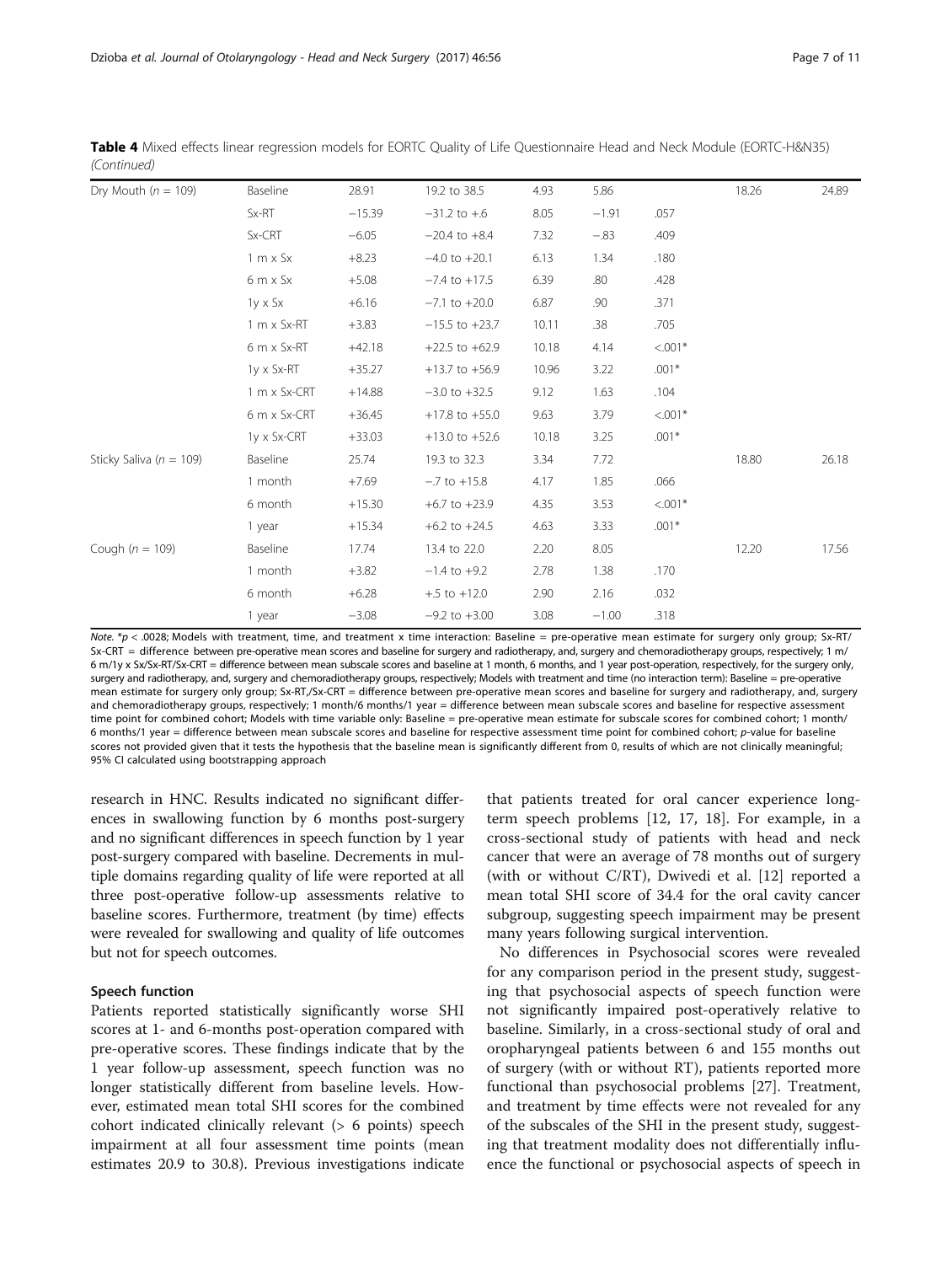patients surgically treated for oral cancer. Previous studies utilizing the SHI evaluated combined groups of patients with oral and oropharyngeal cancer [\[12, 17, 18](#page-9-0), [27\]](#page-9-0), and more diverse head and neck cancer subsites [\[28](#page-9-0), [29](#page-9-0)], and were often cross-sectional in nature [\[12](#page-9-0), [17, 18, 27, 28](#page-9-0)], limiting comparisons of study findings.

#### Swallowing function

Patient-reported swallowing outcomes revealed more difficulties with swallowing at 1 month post-operation compared with baseline. These swallowing difficulties affected patients' emotional states, physical and functional abilities. By 6 months post-operation, this difference was no longer apparent. Thus, only short-term declines in swallowing function were found for the present study cohort. However, when examining individual scores, clinically relevant impairments in swallowing function  $(≥ 20$ -point drop in MDADI subscale scores) were observed for approximately 20% of participants in the present study at 1 year post-operation compared with baseline. As such, while a return to baseline MDADI subscale scores was observed by 6 months post-operation for the study cohort, large individual differences in swallowing function were found.

To the authors' knowledge, no previous studies have longitudinally evaluated swallowing-related quality of life in patients surgically treated for tongue cancer using the MDADI. In a cross-sectional study of patients treated with primary surgery  $(+/- C/RT)$  who were on average 76 months post-treatment, mean MDADI scores for the oral cavity group were 71.7, 77.5, and 70.8 for the Emotional, Functional, and Physical subscales of the MDADI respectively [[30\]](#page-9-0); these scores are similar to those observed in the present study. Another study found near-normal swallowing function for 26 patients treated for oral cavity SCCA assessed an average 15 years out of treatment [\[31\]](#page-10-0). Results of the present study and literature suggest that short-term decrements in swallowing function occur post-surgery in patients with oral SCCA, after which point patients start to recover their swallowing function, with patients reporting near-normal swallowing function many years post-treatment.

In the present study, patient-reported swallowing deficits were reported as worse by the Sx-CRT group compared to the Sx-RT group. These findings suggest that the addition of multiple adjuvant treatment interventions post-operation (i.e. chemo and RT) may negatively impact swallowing function. However, results of the present study may be confounded by differential disease progression before treatment. Published works on treatment influences on MDADI subscales are inconclusive. Shin et al. [[6\]](#page-9-0) reported significantly better swallowing capacity for glossectomy patients treated with surgery only compared with Sx-RT patients [\[6\]](#page-9-0). In contrast, Dwivedi et al. [[30\]](#page-9-0) found no statistically significant differences in mean MDADI subscales scores between the Sx, Sx-RT, and Sx-CRT groups of patients with oral or oropharyngeal cancer. Future work to discern if adjuvant C/RT affects post-operative patient-reported swallowing function in individuals with oral cancer is warranted.

#### Quality of life related to head and neck cancer

Clinically (>10 point) and statistically significant treatment by time interactions were revealed for only the Dry Mouth subscale of the EORTC-H&N35, with problems starting after the onset of radiation therapy. Dry mouth continued to be a significant problem at 1 year postoperation for both groups. No clinically or statistically significant differences in dry mouth were found between baseline and all post-operative assessments for the Sx only group. Nordgren et al. [\[32](#page-10-0)] also found that patients with oral carcinoma who were treated with surgery only did not have problems with dry mouth, while persistent severe problems with dry mouth over time (3 months, 1 year and 5 years post-treatment) were reported by patients in the RT and combined treatment groups [\[32](#page-10-0)]. Chronic dry mouth is known to be a common side effect of treatment, particularly as a result of radiation therapy for oral cancer treatment and is documented well in the literature [\[5](#page-9-0), [9](#page-9-0), [32](#page-10-0)–[35\]](#page-10-0).

In addition to the dry mouth subscale, negative treatment effects of Sx-CRT (but not Sx-RT) were revealed for swallowing, eating, and opening mouth; these results suggest that patients treated with multiple adjuvant regimens may be impacted more negatively than patients treated with adjuvant RT only. These differences may also reflect an underlying time dependent trend that was not strong enough to reach statistical significance. Alternatively, these differences may not be caused by treatment but may reflect pre-operative differences between treatment groups.

Decreased pain at all follow-up appointments compared with pre-treatment scores were found, indicating a positive result in symptomatology for patients undergoing surgical removal of an anterior tongue carcinoma. However, there were long term difficulties with sticky saliva (6 months and 1 year post-operation). Given the time horizon, the greater difficulties with sticky saliva that were found at 6 and 12 months post-operation compared with baseline for the combined cohort likely reflect the added negative effect of radiation, while short-term impairments in senses (taste and smell) and opening mouth may be a result of both surgical and/or radiation induced impairments.

Similar difficulties in multiple domains of quality of life in patients with oral cancer have been reported in the literature [\[5](#page-9-0), [29](#page-9-0), [36, 37\]](#page-10-0). Petruson et al. [[5\]](#page-9-0) conducted a longitudinal study of 90 patients with oral or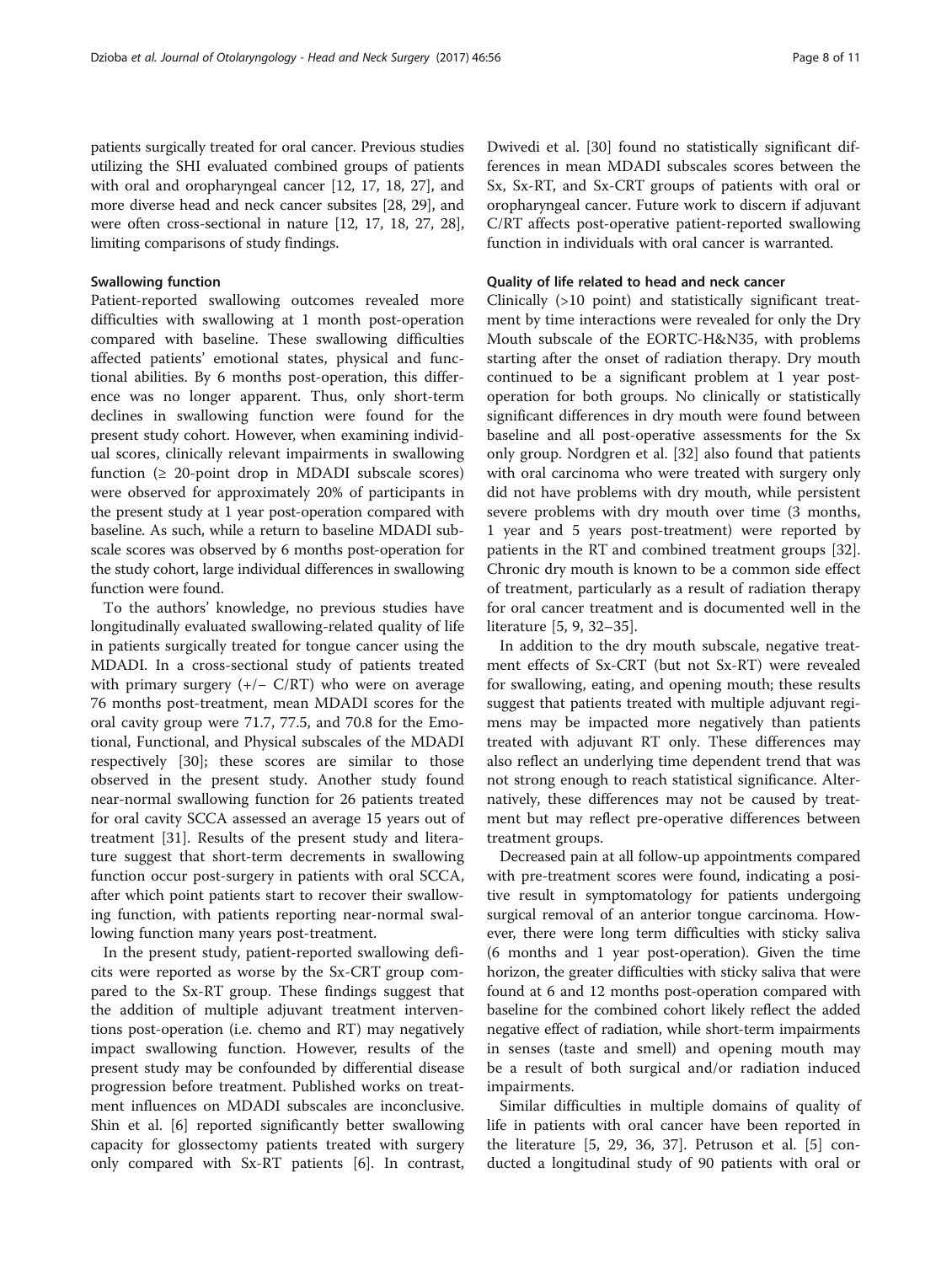<span id="page-8-0"></span>oropharyngeal cancer treated with combinations of brachytherapy, surgery, and C/RT. Similar to findings of the present study, Petruson et al. [\[5\]](#page-9-0) found significantly more difficulties with dry mouth at all post-treatment time points (i.e., 3-, 12-, and 36-months compared with baseline) and short-term impairment in swallowing function (3 months post-treatment compared with baseline). In contrast to our study findings, Petruson et al. [\[5](#page-9-0)] also found short-term problems with pain (3 months versus baseline), and clinically significantly (> 10 points) more difficulty with teeth (3 months and 1 year post-treatment versus baseline) [[5](#page-9-0)]. Lazarus et al. [\[29](#page-9-0)] examined EORTC-H&N35 scores from pre-treatment to 3 and 6 months post-treatment in patients with head and neck cancer treated with chemoradiotherapy. Results indicated continued difficulty with sticky saliva, speech, senses and dry mouth, at 6 months post-treatment [\[29\]](#page-9-0). Finally, in a longitudinal study of 80 patients with advanced oral or oropharyngeal cancer treated with reconstructive surgery and adjuvant radiotherapy at 6 months, patients reported less pain, and more problems swallowing, senses, social contact, teeth, opening mouth, dry mouth, sticky saliva, and coughing compared with baseline; difficulties with dry mouth, senses, opening mouth, sticky saliva, and coughing continued to be present at 1 year post-treatment [\[36\]](#page-10-0). Results of the present study of patients with oral cavity cancer and previous literature studying oral, oropharyngeal, and other head and neck subsites, found a consistent trend of long-term difficulties with dry mouth and sticky saliva. Differences in study findings on other EORTC-H&N35 subscales may be due to differences in treatment modalities, tumor sites and tumour stages of study samples.

#### Conclusions

Results of the present study indicate that patients with cancer of the oral tongue who undergo surgical resection and reconstruction with or without adjuvant C/RT experience impairments in function and quality of life. Although SHI speech scores returned to baseline levels by the 1 year post-operation assessment, speech was clinically impaired at all assessment time points (baseline to 1 year post-operation). Short-term declines in swallowing function (MDADI and EORTC-H&N subscales) and most quality of life domains related to the head and neck returned to baseline levels by 1 year post-operation, while difficulties with dry mouth and sticky saliva persisted. A clear time trend of adjuvant (chemo)radiation therapy negatively affecting dry mouth scores over time was identified in this study, while negative independent effects of Sx-CRT on MDADI swallowing, and EORTC-H&N35 swallowing, eating, and opening mouth subscales were found.

Results of the present investigation will help guide clinical care and will be useful for patient counseling on expected short and long-term speech, swallowing, and quality of life outcomes of surgical and adjuvant treatment for oral cavity cancer. An increased utilization of patient-reported outcome measures in the literature reflects a move towards such patient-centred care.

Limitations of the present study include a large amount of missing responses (39%), clinical differences (i.e., Tstage and AJCC stage) found between responders and nonresponders at post-operative assessments, and the exclusion of other clinical and demographic variables such as sex, age, study site and TNM stage, in the mixed effects models due to risk of model overfit. Results of the present study suggest that treatment modality may differentially affect swallowing and quality of life outcomes in patients with oral cancer, while other studies also reported the influence of treatment modality [\[32](#page-10-0)], and other demographic and clinical factors (TNM stage, sex, age, tumour site) on speech [\[17](#page-9-0)], swallowing [[6](#page-9-0), [12](#page-9-0), [38](#page-10-0)], and quality of life [[32\]](#page-10-0). Future work to delineate how clinical and demographic factors differentially influence speech, swallowing and quality of life over time in patients treated for oral cavity cancer is warranted.

#### Additional files

[Additional file 1:](dx.doi.org/10.1186/s40463-017-0234-y) Description of Outcome Measures. A review of study outcome measures and their psychometric properties. (DOCX 17 kb)

[Additional file 2:](dx.doi.org/10.1186/s40463-017-0234-y) Details of Statistical Analysis. Details of the mixed effects regression models conducted in this study and evaluation of missing data. (DOCX 15 kb)

[Additional file 3: Figure S1.](dx.doi.org/10.1186/s40463-017-0234-y) Flowchart of participant recruitment and retention rates for each HNRN site (i.e., Edmonton, New York, Turku). (DOCX 54 kb)

[Additional file 4:](dx.doi.org/10.1186/s40463-017-0234-y) Baseline and post-operative descriptive statistics for outcome measures. Samples sizes and measures of central tendency for subscales of the SHI, MDADI and EORTC-H&N35. (DOCX 16 kb)

#### Abbreviations

AJCC: American Joint Committee on Cancer; CRT: Chemoradiation therapy; EORTC-H&N35: European Organization for Research and Treatment of Cancer Quality of Life Questionnaire Head and Neck Module; HNC: Head and neck cancer; HNRN: Head and Neck Research Network; MDADI: M.D. Anderson Dysphagia Inventory; RT: Radiation therapy; SCCA: Squamous cell carcinoma; SHI: Speech Handicap Index; Sx: Primary surgery only; Sx-CRT: Primary surgery and adjuvant chemoradiation therapy; Sx-RT: Primary surgery and adjuvant radiation therapy

#### Acknowledgements

Not applicable.

#### Funding

This study was sponsored by the Mickleborough Research Program of the Alberta Cancer Foundation, grant #26627.

#### Availability of data and materials

The datasets used and/or analysed during the current study are available from the corresponding author on reasonable request.

#### Authors' contributions

AD, GPN, CL, MU, ER, RPH, IK, and IH contributed to the design and acquisition of data; AD, DA, HS, JR contributed to the analysis and interpretation of data;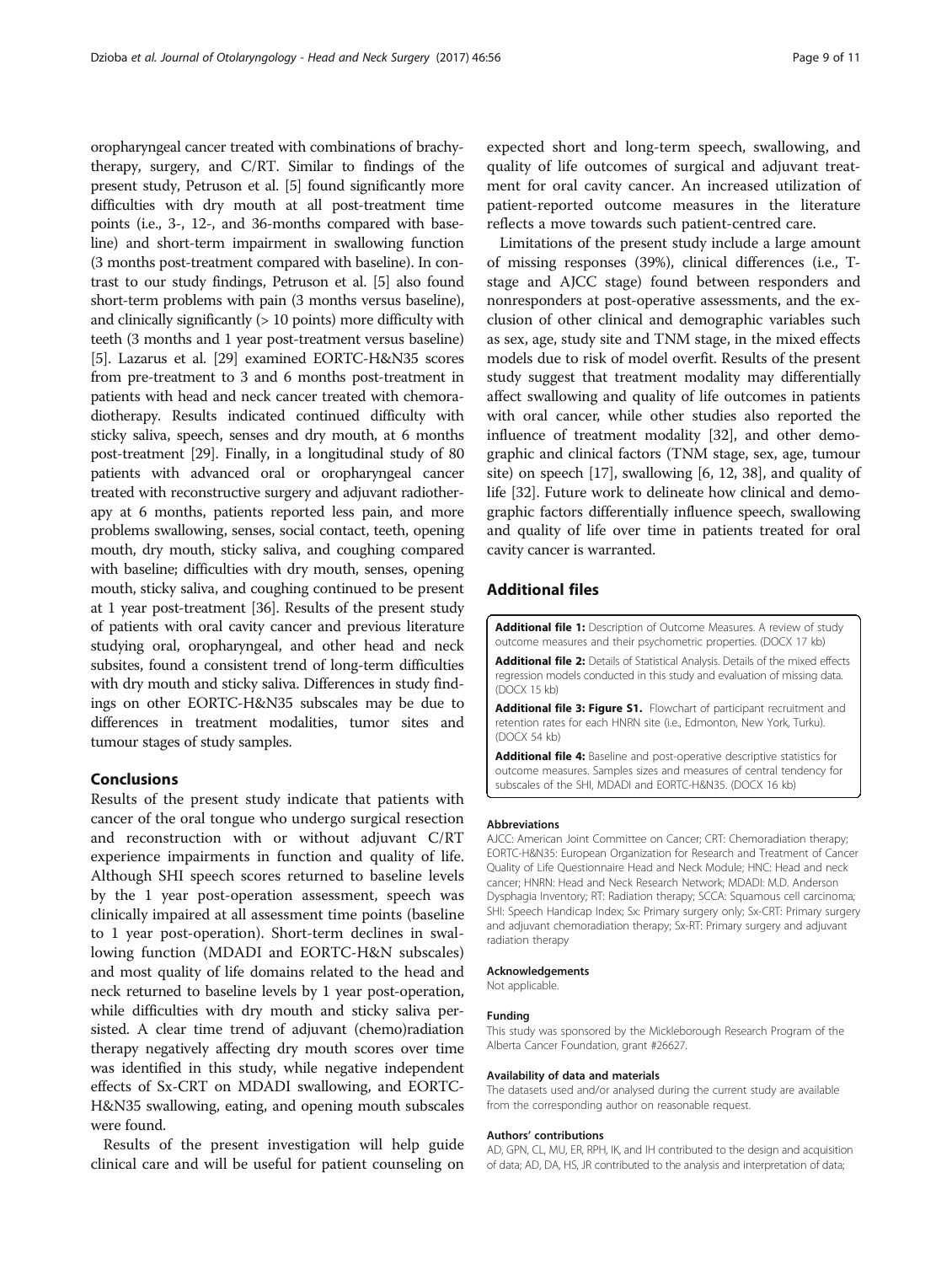<span id="page-9-0"></span>AD was the primary contributor to manuscript preparation; all authors were involved in manuscript preparation and approved the final version of the manuscript.

#### Ethics approval and consent to participate

This study received ethical approval from the Health Research Ethics Boards at each participating institution including University of Alberta (Pro00003670), Mount Sinai Beth Israel (018–10), and Hospital District of Southwest Finland (ETMK: 33/180/2010).

#### Consent for publication

Not applicable.

#### Competing interests

The authors declare that they have no competing interests.

#### Publisher's Note

Springer Nature remains neutral with regard to jurisdictional claims in published maps and institutional affiliations.

#### Author details

<sup>1</sup>Department of Surgery, University of Alberta Hospital, Edmonton, AB T6G 2G4, Canada. <sup>2</sup>Institute for Reconstructive Sciences in Medicine (iRSM), Misericordia Community Hospital, Edmonton, AB, Canada. <sup>3</sup>Rehabilitation Medicine, Communication Sciences and Disorders, University of Alberta, Edmonton, AB, Canada. <sup>4</sup>Division of Otolaryngology-Head and Neck Surgery, University of Alberta, Edmonton, AB, Canada.<sup>5</sup> Division of Head and Neck Surgery, Department of Otolaryngology, Head & Neck Surgery, Mount Sinai Beth Israel, New York, NY, USA. <sup>6</sup>Thyroid, Head And Neck Cancer (THANC) Foundation, New York, NY, USA. <sup>7</sup> Department of Oral and Maxillofacial Surgery, Mount Sinai Beth Israel, New York, USA. <sup>8</sup>Department of Oral and Maxillofacial Diseases, Turku University Hospital, Turku, Finland. <sup>9</sup>Department of Oral and Maxillofacial Surgery, University of Turku, Turku, Finland. <sup>10</sup>Department of Oto-Rhino-Laryngology, Turku University Hospital, Turku, Finland.

#### Received: 22 March 2017 Accepted: 28 August 2017 Published online: 04 September 2017

#### References

- 1. Rogers SN, Brown JS, Woolgar JA, Lowe D, Magennis P, Shaw RJ, et al. Survival following primary surgery for oral cancer. Oral Oncol. 2009; 45(3):201–11.
- 2. Mantsopoulos K, Psychogios G, Künzel J, Waldfahrer F, Zenk J, Iro H. Primary surgical therapy for locally limited oral tongue cancer. Biomed Res Int. 2014; 2014:1–6.
- Iyer NG, Tan DSW, Tan VK, Wang W, Hwang J, Tan N, et al. Randomized trial comparing surgery and adjuvant radiotherapy versus concurrent chemoradiotherapy in patients with advanced, nonmetastatic squamous cell carcinoma of the head and neck: 10-year update and subset analysis. Cancer. 2015;121(10):1599–607.
- 4. Urken ML, Moscoso JF, Lawson W, Biller HF. A systematic approach to functional reconstruction of the oral cavity following partial and total glossectomy. Arch Otolaryngol Head Neck Surg. 1994;120(6):589–601.
- 5. Petruson K, Mercke C, Lundberg L, Silander E, Hammerlid E. Longitudinal evaluation of patients with cancer in the oral tongue, tonsils, or base of tongue – does interstitial radiation dose affect quality of life? Brachytherapy. 2005;4(4):271–7.
- Shin YS, Koh YW, Kim S, Jeong JH, Ahn S, Hong HJ, et al. Radiotherapy deteriorates postoperative functional outcome after partial glossectomy with free flap reconstruction. J Oral Maxillofac Surg. 2012;70(1):216–20.
- 7. Zhang H, Dziegielewski PT, Biron VL, Szudek J, Al-Qahatani KH, O'Connell DA, et al. Survival outcomes of patients with advanced oral cavity squamous cell carcinoma treated with multimodal therapy: a multi-institutional analysis. J Otol Head Neck Surg. 2013;42(1):30–7.
- 8. Campbell BH, Marbella A, Layde PM. Quality of life and recurrence concern in survivors of head and neck cancer. Laryngoscope. 2000;110(6):895–906.
- 9. Crombie AK, Farah CS, Batstone MD. Health-related quality of life of patients treated with primary chemoradiotherapy for oral cavity squamous cell carcinoma: a comparison with surgery. Br J Oral Maxillofac Surg. 2014;52(2):111–7.
- 10. Panchal J, Potterton AJ, Scanlon E, McLean NR. An objective assessment of speech and swallowing following free flap reconstruction for oral cavity cancers. Br J Plast Surg. 1996;49(6):363–9.
- 11. Archontaki M, Athanasiou A, Stavrianos SD, Korkolis D, Faratzis G, Papadopoulou F, et al. Functional results of speech and swallowing after oral microvascular free flap reconstruction. Eur Arch Otorhinolaryngol. 2010; 267(11):1771–7.
- 12. Dwivedi RC, St. Rose S, Chisholm EJ, Bisase B, Amen F, Nutting CM, et al. Evaluation of speech outcomes using English version of the speech handicap index in a cohort of head and neck cancer patients. Oral Oncol. 2012;48(6):547–53.
- 13. Close LG, Truelson JM, Milledge RA, Schweitzer C. Sensory recovery in noninnervated flaps used for oral cavity and oropharyngeal reconstruction. Arch Otolaryngol Head Neck Surg. 1995;121(9):967–72.
- 14. Brown L, Rieger JM, Harris J, Seikaly H. A longitudinal study of functional outcomes after surgical resection and microvascular reconstruction for oral cancer: tongue mobility and swallowing function. J Oral Maxillofac Surg. 2010;68(11):2690–700.
- 15. Loewen IJ, Boliek CA, Harris J, Seikaly H, Rieger JM. Oral sensation and function: a comparison of patients with innervated radial forearm free flap reconstruction to healthy matched controls. Head Neck. 2010;32(1):85–95.
- 16. Hartl DM, Dauchy S, Escande C, Bretagne E, Janot F, Kolb F. Quality of life after free-flap tongue reconstruction. J Laryngol Otol. 2009;123(5):550–4.
- 17. Rinkel RN, Verdonck-de Leeuw IM, van Reij EJ, Aaronson NK, Leemans CR. Speech handicap index in patients with oral and pharyngeal cancer: better understanding of patients' complaints. Head Neck. 2008;30(7):868–74.
- 18. Rinkel RN, Verdonck-de Leeuwe IM, de Bree R, Aaronson NK, Leemans CR. Validity of patient-reported swallowing and speech outcomes in relation to objectively measured oral function among patients treated for oral or oropharyngeal cancer. Dysphagia. 2015;30(2):196–204.
- 19. Chen AY, Frankowski R, Bishop-Leone J, Hebert T, Leyk S, Lewin J, et al. The development and validation of a dysphagia-specific quality-of-life questionnaire for patients with head and neck cancer: the M. D. Anderson Dysphagia inventory. Arch Otolaryngol Head Neck Surg. 2001;127(7):870–6.
- 20. Hutcheson KA, Barrow MP, Lisec A, Barringer DA, Gries K, Lewin JS. What is a clinically relevant difference in MDADI scores between groups of head and neck cancer patients? Laryngoscope. 2016;126(5):1108–13.
- 21. Lu W, Wayne PM, Davis RB, Buring JE, Li H, Goguen LA, et al. Acupuncture for dysphagia after chemoradiation in head and neck cancer: rationale and design of a randomized, sham-controlled trial. Contemp Clin Trials. 2012; 33(4):700–11.
- 22. Bjordal K, Hammerlid E, Ahlner-Elmqvist M, de Graeff A, Boysen M, Evensen JF, et al. Quality of life in head and neck cancer patients: validation of the European Organization for Research and Treatment of cancer quality of life questionnaire-H&N35. J Clin Oncol. 1999;17(3):1008–19.
- 23. Bjordal K, de Graeff A, Fayers PM, Hammerlid E, van Pottelsberghe C, Curran D, et al. A 12 country field study of the EORTC QLQ-C30 (version 3.0) and the head and neck cancer specific module (EORTC QLQ-H&N35) in head and neck patients. Euro J Cancer. 2000;36(14):1796–807.
- 24. Passchier E, Stuiver M, van der Molen L, Kerkhof S, van den Brekel M, Hilgers F. Feasibility and impact of a dedicated multidisciplinary rehabilitation program on health-related quality of life in advanced head and neck cancer patients. Eur Arch Otorhinolaryngol. 2016;273(6):1577–87.
- 25. Aste M, Boninsegna M, Freno A, Trentin E. Techniques for dealing with incomplete data: a tutorial and survey. Pattern Anal Applic. 2015;18(1):1–29.
- 26. Shi Q, Pavey ES, Carter RE. Bonferroni-based correction factor for multiple, correlated endpoints. Pharmaceut Statist. 2012;11(4):300–9.
- 27. Dwivedi RC, St.Rose S, Roe JWG, Chisholm E, Elmiyeh B, Nutting CM, et al. First report on the reliability and validity of speech handicap index in native English-speaking patients with head and neck cancer. Head Neck. 2011; 33(3):341–8.
- 28. Rinkel RN, Verdonck-de Leeuw IM, Doornaert P, Buter J, de Bree R, Langendijk JA, et al. Prevalence of swallowing and speech problems in daily life after chemoradiation for head and neck cancer based on cut-off scores of the patient-reported outcome measures SWAL-QOL and SHI. Eur Arch Otorhinolaryngol. 2015;273(7):1849–55.
- 29. Lazarus C, Husaini H, Hu K, Culliney B, Li Z, Urken M, et al. Functional outcomes and quality of life after chemoradiotherapy: baseline and 3 and 6 months post-treatment. Dysphagia. 2014;29(3):365–75.
- 30. Dwivedi RC, Chisholm EJ, Khan AS, Harris NJ, Bhide SA, St Rose S, et al. An exploratory study of the influence of clinico-demographic variables on